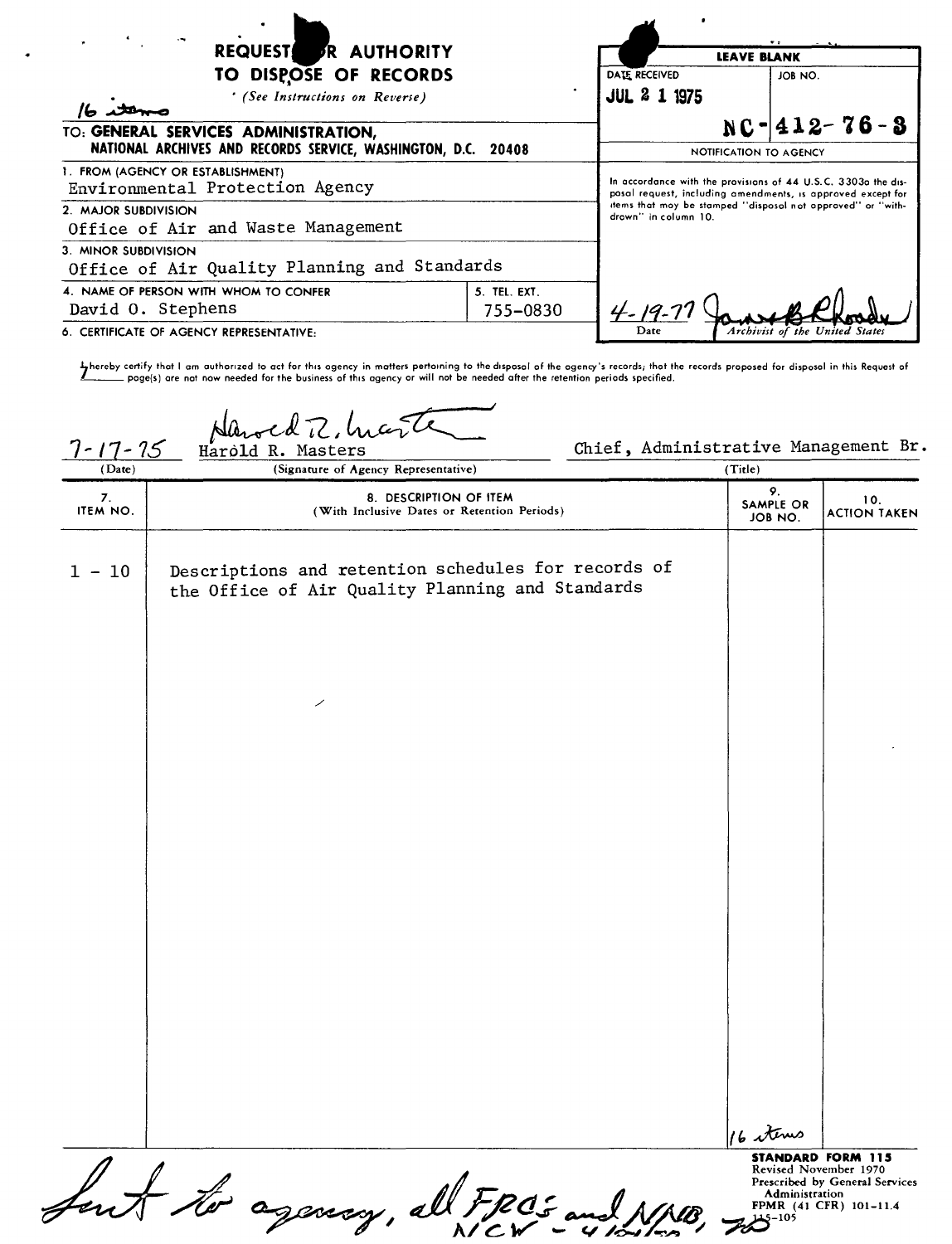| --                        | $\mathbf{A}$       |
|---------------------------|--------------------|
| APPENDIX B                | MANUAL             |
| RECORDS CONTROL SCHEDULES | RECORDS MANAGEMENT |
|                           | ۰.                 |

## AIR QUALITY PLANNING AND STANDARDS RECORDS

The records described below pertain to the functions of developing maximum permissible levels for air pollutants; formulating air quality standards and regulations; reviewing state implementation plans and programs; rendering assistance to the EPA Regional Offices in matters of air quality regulation to meet national standards; technical training; and other program functions.

| 1.<br>Program Management Files.<br>Correspondence, reports, forms,<br>and other records pertaining to<br>the planning, administration,<br>and management of EPA program<br>activities. These files also<br>include program planning<br>documentation which establishes<br>or outlines short-, mid-, and<br>long-range program objectives<br>for Air Quality Planning and<br>Standards units such as annual<br>perman<br>plans, five year plans, mid-year<br>review, project milestones<br>and schedules, Environmental<br>Research Objectives Statements,<br>Research Objective Achievement<br>Plans, and similar planning<br>documents.<br>SO NAZS.<br>Retention: Retain 10 years. $\left( \right)$ $\sim$ $\frac{1}{\gamma}$<br>$\mathcal{A}_{\mathcal{O}}$<br>Ma. Program Planning Files<br>generated and maintained by<br>Disposition: Break file<br>Administration Directors; Deputy<br>at close of fiscal year.<br>Directors, and Staff Directors.<br>Keep in office for 2 years,<br>These files document program<br>then transfer to Federal<br>planning, administration,<br>Records Center. Keep in<br>and management functions.<br>1. Desputy Overwitche<br>FRC for 8 years, then<br>حفيقتهم<br>destroy. | Item | Name and Description<br>of Record/File | Retention Period<br>and Disposition                    |
|-------------------------------------------------------------------------------------------------------------------------------------------------------------------------------------------------------------------------------------------------------------------------------------------------------------------------------------------------------------------------------------------------------------------------------------------------------------------------------------------------------------------------------------------------------------------------------------------------------------------------------------------------------------------------------------------------------------------------------------------------------------------------------------------------------------------------------------------------------------------------------------------------------------------------------------------------------------------------------------------------------------------------------------------------------------------------------------------------------------------------------------------------------------------------------------------------------------------|------|----------------------------------------|--------------------------------------------------------|
|                                                                                                                                                                                                                                                                                                                                                                                                                                                                                                                                                                                                                                                                                                                                                                                                                                                                                                                                                                                                                                                                                                                                                                                                                   |      | n. Oxico 2ira                          | Distribution: Board file of<br>FRC got 8 years the com |

 $\mathcal{L}(\mathcal{A})$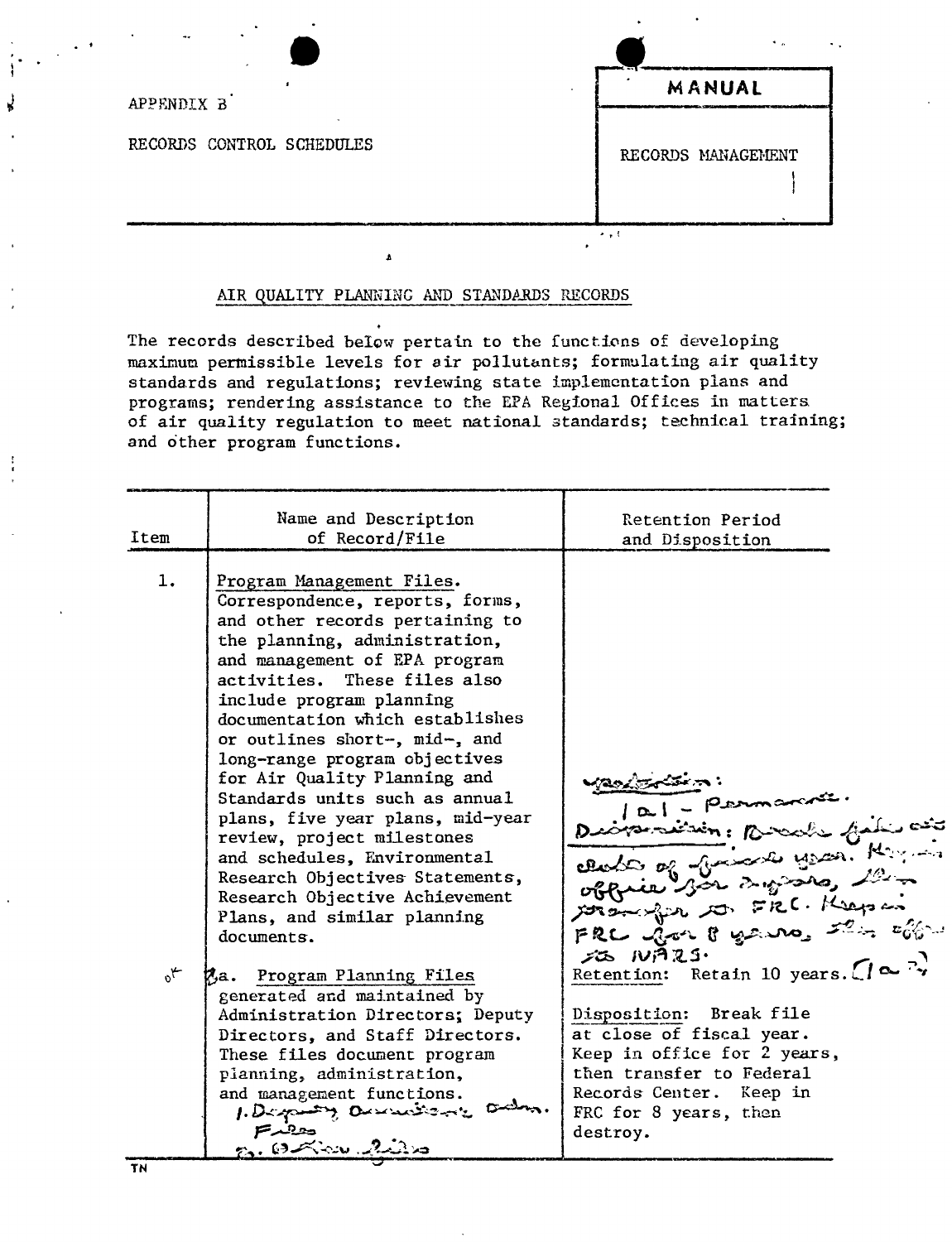| MANUAL                                                                                                                                                                                                                        |            |                                                                                                                                                                                                                                                                                                      | APPENDIX B                                                                                                                                                                                                                                                                                           |                                                                                                                                                                                                                                                                                                                                                                                                                                                                                    |
|-------------------------------------------------------------------------------------------------------------------------------------------------------------------------------------------------------------------------------|------------|------------------------------------------------------------------------------------------------------------------------------------------------------------------------------------------------------------------------------------------------------------------------------------------------------|------------------------------------------------------------------------------------------------------------------------------------------------------------------------------------------------------------------------------------------------------------------------------------------------------|------------------------------------------------------------------------------------------------------------------------------------------------------------------------------------------------------------------------------------------------------------------------------------------------------------------------------------------------------------------------------------------------------------------------------------------------------------------------------------|
|                                                                                                                                                                                                                               |            | RECORDS MANAGEMENT                                                                                                                                                                                                                                                                                   |                                                                                                                                                                                                                                                                                                      | RECORDS CONTROL SCHEDULES<br>12 transmit 161: Roomannie                                                                                                                                                                                                                                                                                                                                                                                                                            |
|                                                                                                                                                                                                                               | Item       |                                                                                                                                                                                                                                                                                                      | Name and Description<br>of Record/File                                                                                                                                                                                                                                                               | $\bullet$ and<br>Retention Period<br>and Disposition                                                                                                                                                                                                                                                                                                                                                                                                                               |
| Level and the state of the state of the state of the state of the state of the state of the state of the state of the state of the state of the state of the state of the state of the state of the state of the state of the | $\gamma_0$ | b.<br>generated and maintained by<br>office, branch, and section<br>chiefs.<br>the Atomic Energy Commission<br>Also includes EIS from other<br>Valley Authority, Interior,<br>anticipated effects various<br>projects are expected to have<br>on the environment. Reports<br>are used for review and | Program Correspondence Files<br>Tileman anniste<br>Environmental Impact Statements.<br>Includes reports received from<br>relating to the effects specific<br>atomic power plants have on the<br>immediate community environment.<br>government agencies (Tennessee<br>Agriculture) which outline the | Retention: Retain 6 years. $(1b_{\lambda})$<br>Disposition: Break file<br>at close of fiscal year.<br>Keep in office 2 years,<br>then transfer to Federal<br>Records Center. Keep in<br>FRC for 4 years, then<br>destroy.<br>Retention: Permanent. 5 years<br>Disposition: Break file<br>upon completion of review.<br>Keep in office 5 years,<br>then transfer-to-the-Federal deriver<br>Records Center. Keep-in<br>FRG for 20 years, then-<br>offer-to-the National<br>Archives. |
| Alexandre Le                                                                                                                                                                                                                  | 3.         | comment.<br>State Implementation Plans.<br>law by states and territories<br>and submitted to EPA for<br>review, comment and approval.                                                                                                                                                                | Submission, progress, and status<br>of clean air plans enacted into                                                                                                                                                                                                                                  | Retention:<br>a. Record Copy.<br>Keep current<br>in office.<br>Revised or Superseded<br>b.<br>Copies.<br>Permanent.<br>Disposition:<br>a. Record Copy. Break file<br>when plans are revised or<br>superseded.<br>Revised or Superseded<br>b.<br>Break file at end<br>Copies.<br>of 2 years, then transfer to<br>the Federal Records Center.                                                                                                                                        |
|                                                                                                                                                                                                                               |            |                                                                                                                                                                                                                                                                                                      |                                                                                                                                                                                                                                                                                                      | TN                                                                                                                                                                                                                                                                                                                                                                                                                                                                                 |

 $\bar{\phantom{a}}$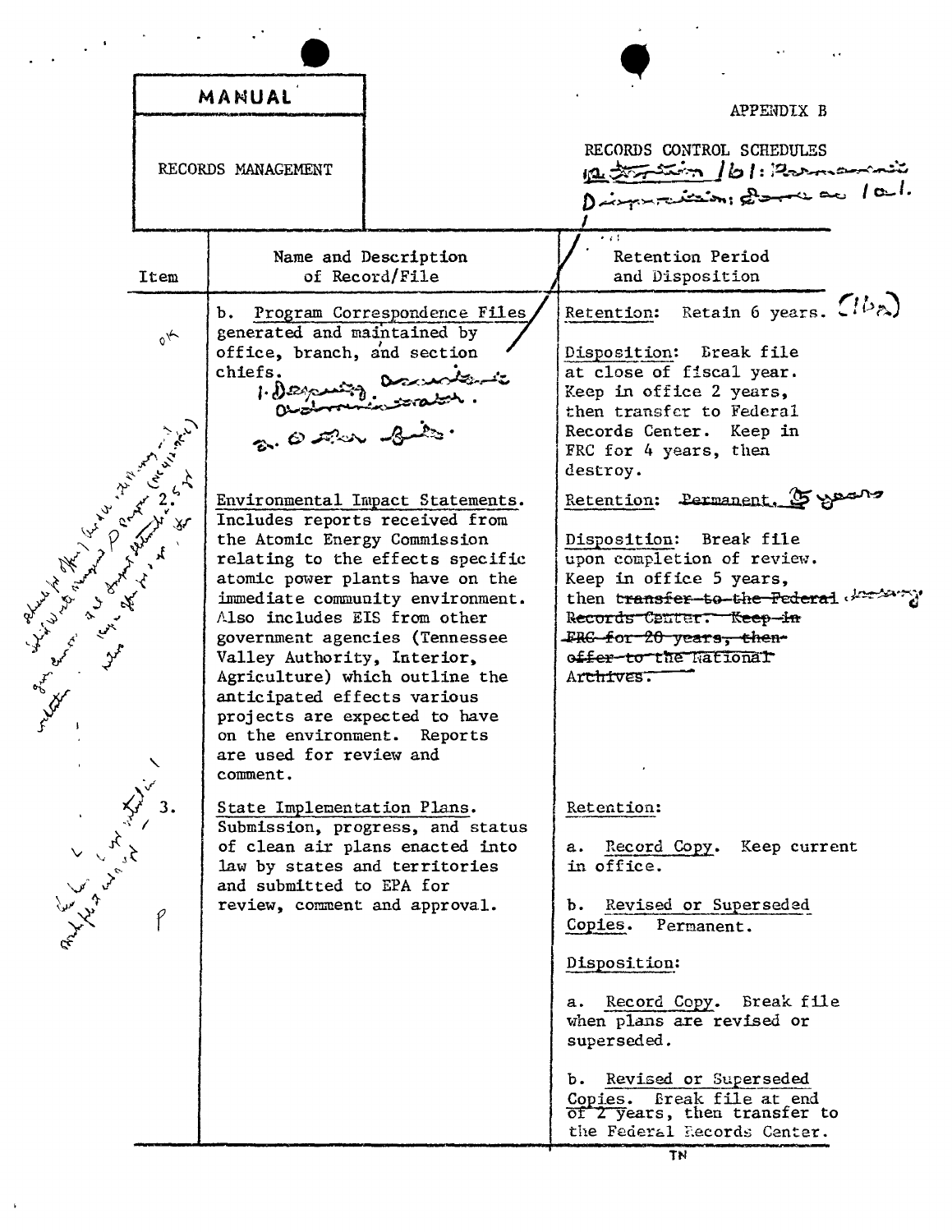| MANUAL                                                                                                                                                                                                                                                                                                                                                                                                                                                                                       |
|----------------------------------------------------------------------------------------------------------------------------------------------------------------------------------------------------------------------------------------------------------------------------------------------------------------------------------------------------------------------------------------------------------------------------------------------------------------------------------------------|
| RECORDS MANAGEMENT                                                                                                                                                                                                                                                                                                                                                                                                                                                                           |
| <b>Retention Period</b><br>and Disposition                                                                                                                                                                                                                                                                                                                                                                                                                                                   |
| Keep in FRC for 20 years,<br>then offer to the National<br>Archives.<br>Byron, was objein to<br>$N A$ 25 $\cdot$<br>atoin Byper<br>Retention:<br><del>Permanent,</del><br>Disposition: Cutoff long<br>term projects at close of<br>fiscal year, and short<br>term projects at close of<br>fiscal year in which pro-<br>jects are completed.<br>Keep in office 2 years,<br>then transfer to Federal<br>Records Center. Keep in<br>FRC for 6 years, then<br>offer to the National<br>Archives. |
|                                                                                                                                                                                                                                                                                                                                                                                                                                                                                              |

 $\sim$   $\sim$ 

 $\ddot{\phantom{a}}$ 

 $\mathbf{I}$ 

 $\mathfrak{t}$  $\frac{1}{4}$ 

 $\frac{1}{2}$ 

 $\bar{\mathbf{r}}$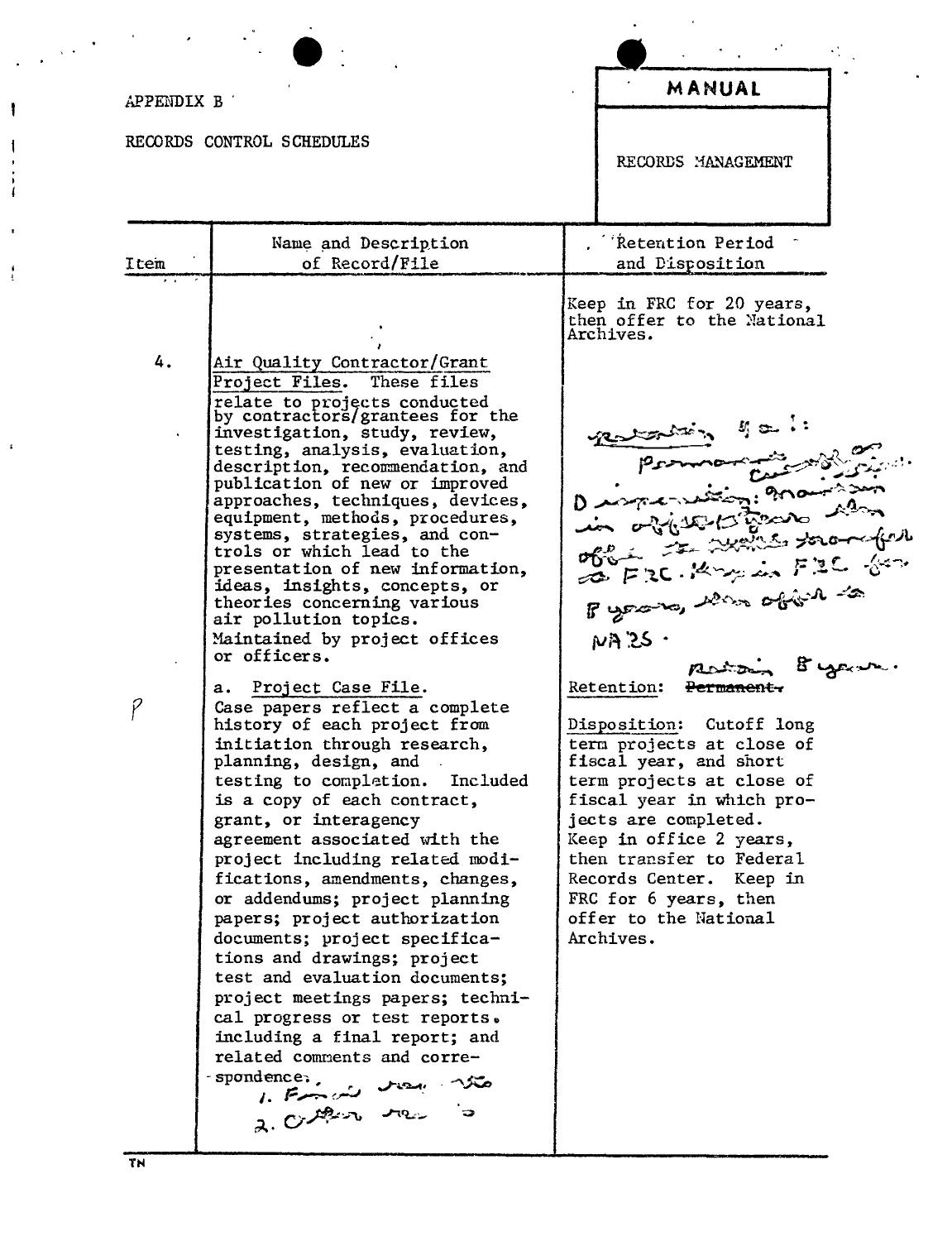|      | MANUAL                                                                                                                                                                                                                                   |                                                                                                                                                                                                                                                                                                                                                                                                                                                                                          | APPENDIX B                                                                                                                                                                                                                                                                                                                             |
|------|------------------------------------------------------------------------------------------------------------------------------------------------------------------------------------------------------------------------------------------|------------------------------------------------------------------------------------------------------------------------------------------------------------------------------------------------------------------------------------------------------------------------------------------------------------------------------------------------------------------------------------------------------------------------------------------------------------------------------------------|----------------------------------------------------------------------------------------------------------------------------------------------------------------------------------------------------------------------------------------------------------------------------------------------------------------------------------------|
|      | RECORDS MANAGEMENT                                                                                                                                                                                                                       |                                                                                                                                                                                                                                                                                                                                                                                                                                                                                          | RECORDS CONTROL SCHEDULES                                                                                                                                                                                                                                                                                                              |
| Item |                                                                                                                                                                                                                                          | Name and Description<br>of Record/File                                                                                                                                                                                                                                                                                                                                                                                                                                                   | Retention Period<br>and Disposition                                                                                                                                                                                                                                                                                                    |
| 5.   | Project Workpapers.<br>ъ.<br>naires and letter responses;<br>for analysis and reference;<br>administrative matters as<br>travel, transportation, and<br>retention because they have<br>mational long-term value.<br>Air Quality In-House | Includes completed question-<br>listings and tabulations; copies<br>of documents contained in pro-<br>ject case files; preliminary or<br>intermediate source data used<br>correspondence concerning such<br>transmittal of documents; and<br>other workpapers used in the<br>course of the study which are<br>not appropriate for permanent<br>neither evidential nor infor-<br>Project Files. Documents created<br>in originating, planning, conduct-<br>ing, and reporting findings of | Retention: Retain 3 years.<br>Disposition: Cutoff long<br>term projects at close of<br>fiscal year and cutoff<br>short term projects at<br>close of fiscal year in<br>which project is completed.<br>Keep in office 3 years,<br>then destroy.                                                                                          |
| P    | studies, surveys, and tests<br>air pollution topics.<br>a.<br>plan, methods used, and any<br>evaluation statements; may<br>lations, plant visits, trip<br><u>correspondence.</u>                                                         | regarding research projects on<br>Study or Survey Case File.<br>Includes documentation of formu-<br>lation and approval of the study<br>include documents proposing or<br>describing the study plan and its<br>purpose; test methodology, calcu-<br>reports, samples of approved<br>forms/questionnaires used in data<br>collection; copies of interim and<br>final reports; documentation of<br>clearance and approval, release of<br>report, and related comments and                  | Retention:<br>Permanent.<br>Disposition: Cutoff long<br>term project at close of<br>fiscal year, and short term<br>projects at close of fiscal<br>year in which project is<br>completed. Keep in office<br>2 years, then transfer to<br>Federal Records Center.<br>Keep in FRC for 6 years,<br>then offer to the National<br>Archives. |

à  $\mathbf{r}$  $\mathbf{r}$ 

ł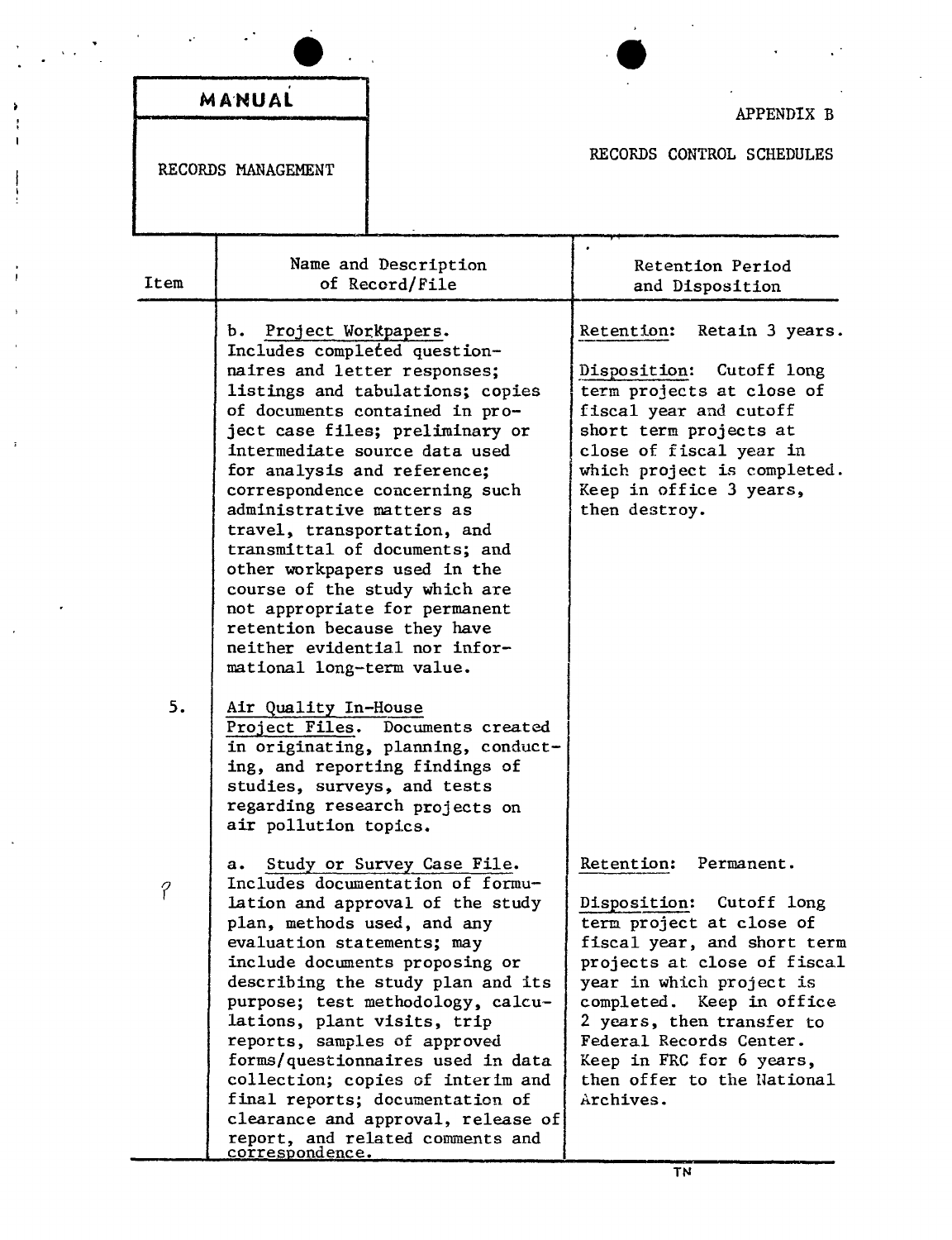| APPENDIX B |                                                                                                                                                                                                                                                                                                                                                                                                                                                                                                      | MANUAL                                                                                                                                                                                                                                                                                                                                                                                                                                                                                           |
|------------|------------------------------------------------------------------------------------------------------------------------------------------------------------------------------------------------------------------------------------------------------------------------------------------------------------------------------------------------------------------------------------------------------------------------------------------------------------------------------------------------------|--------------------------------------------------------------------------------------------------------------------------------------------------------------------------------------------------------------------------------------------------------------------------------------------------------------------------------------------------------------------------------------------------------------------------------------------------------------------------------------------------|
|            | RECORDS CONTROL SCHEDULES                                                                                                                                                                                                                                                                                                                                                                                                                                                                            | RECORDS MANAGEMENT                                                                                                                                                                                                                                                                                                                                                                                                                                                                               |
| Item       | Name and Description<br>of Record/File                                                                                                                                                                                                                                                                                                                                                                                                                                                               | Retention Period<br>and Disposition                                                                                                                                                                                                                                                                                                                                                                                                                                                              |
|            | b. Workpapers and Completed<br>Questionnaires. . , Includes com-<br>pleted questionnaires and letter<br>responses, listing and tabula-<br>tions, documents accumulated in<br>analyzing data, drafts, and modi-<br>fications to final report and<br>other workpapers used in the<br>course of the study.                                                                                                                                                                                              | Retention:<br>Retain 3 years.<br>Disposition: Cutoff long<br>term projects at close of<br>fiscal year, and short<br>term projects at close of<br>fiscal year when project<br>is completed. Destroy 3<br>years after publication or<br>release of related study<br>or survey.                                                                                                                                                                                                                     |
| 6.         | Regulations, Standards, and Guide-<br>lines.<br>a. Essential Documents. Consist of<br>technical and economic background<br>documents; hearing transcripts; and<br>publications of standards and<br>regulations.<br>b. Other documents contained in the<br>file. Included are work group<br>organizational requests; agendas<br>and minutes of meetings; technical<br>assistance contracts and reports;<br>internal papers and memorandums;<br>agency and published comments; and<br>similar records. | Retention: Permanent.<br>Disposition: Break file upon<br>publication of final rule in the<br>Federal Register. Keep in<br>office for 1 year, then trans-<br>fer to the Federal Records<br>Center. Keep in FRC for 20<br>years, then offer to the<br>National Archives.<br>Retention: 10 years.<br>Disposition: Break file upon<br>publication as final rule in<br>the Federal Register. Keep<br>in office for 3 years, then<br>transfer to the FRC. Keep<br>in FRC for 7 years, then<br>destroy. |
| 7.         | Technical Assistance Case Files.<br>Documents relating to requests<br>for technical assistance.<br>Papers<br>maintained document the receipt,<br>processing, and subsequent actions<br>on technical assistance request<br>forms and correspondence, activity<br>reports, and other records reflec-<br>ting the problems and accomplish-                                                                                                                                                              | Retention: Retain 3 years.<br>Disposition: Break file<br>at close of fiscal year<br>in which action is com-<br>pleted. Keep in office 3<br>years, then destroy.                                                                                                                                                                                                                                                                                                                                  |

L.

 $\frac{1}{\sqrt{2}}$ 

 $\overline{\tau_N}$ 

 $\ddot{\cdot}$ 

 $\ddot{\phantom{a}}$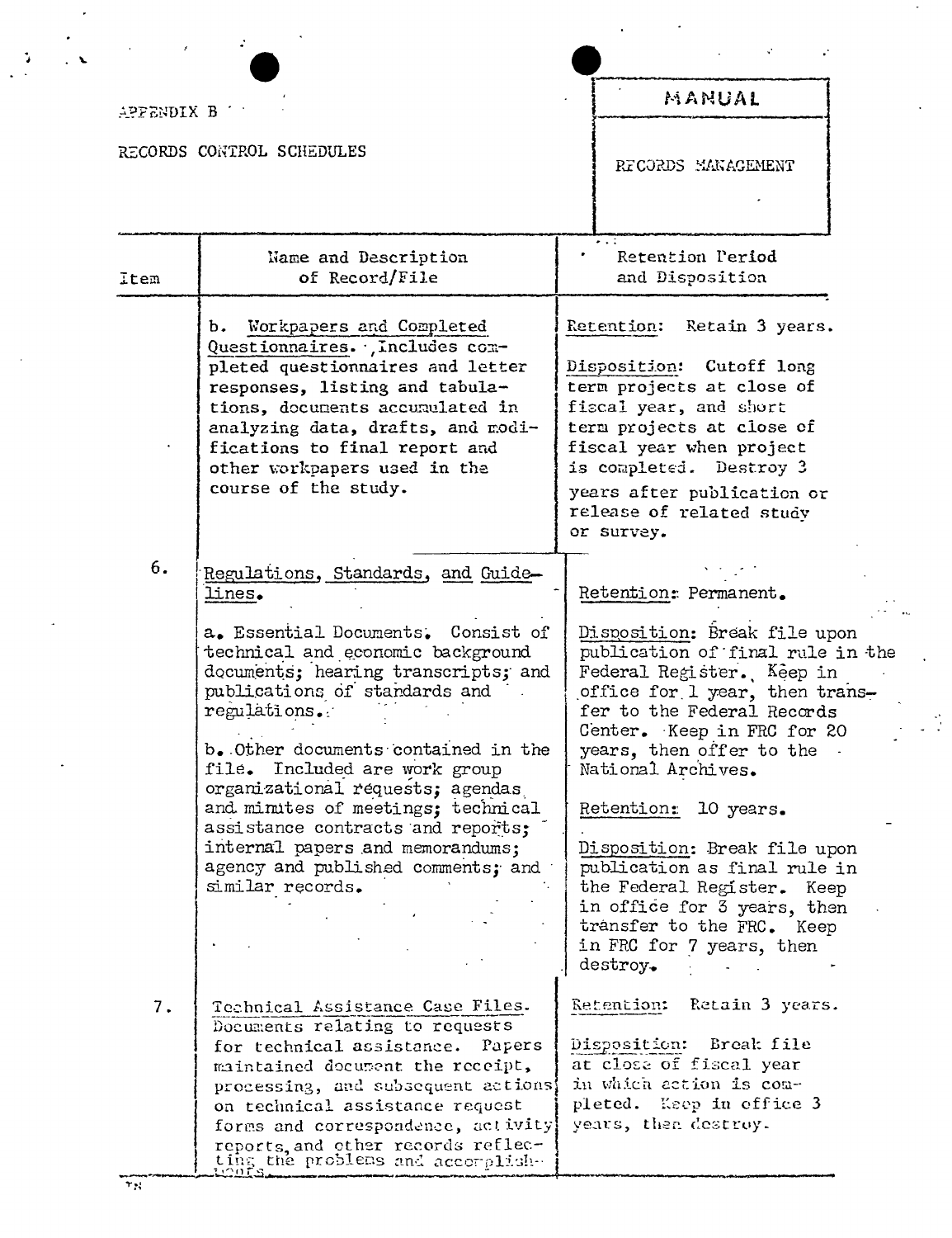| APPENDIX B |                                                                                                                                                                                                                                                                                                                                                                                                                                                                                                                                                                                                                                                                                                                                                 | MANUAL                                                                                                                                                                                                                                                                       |
|------------|-------------------------------------------------------------------------------------------------------------------------------------------------------------------------------------------------------------------------------------------------------------------------------------------------------------------------------------------------------------------------------------------------------------------------------------------------------------------------------------------------------------------------------------------------------------------------------------------------------------------------------------------------------------------------------------------------------------------------------------------------|------------------------------------------------------------------------------------------------------------------------------------------------------------------------------------------------------------------------------------------------------------------------------|
|            | RECORDS CONTROL SCHEDULES                                                                                                                                                                                                                                                                                                                                                                                                                                                                                                                                                                                                                                                                                                                       | RECORDS MANAGEMENT                                                                                                                                                                                                                                                           |
| Item       | Name and Description<br>of Record/File                                                                                                                                                                                                                                                                                                                                                                                                                                                                                                                                                                                                                                                                                                          | Retention Period<br>and Disposition                                                                                                                                                                                                                                          |
|            | Workpapers and Completed<br>Ъ.<br>Questionnaires. Includes com-<br>pleted questionnaires and letter<br>responses, listing and tabula-<br>tions, documents accumulated in<br>analyzing data, drafts, and modi-<br>fications to final report and<br>other workpapers used in the<br>course of the study.                                                                                                                                                                                                                                                                                                                                                                                                                                          | Retention: Retain 3 years.<br>Dispósition: Cutoff long<br>term projects at close of<br>$f$ iscal year, and short<br>term projects at close of<br>fiscal year when project<br>is completed. Destroy 3<br>years after publication or<br>release of related study<br>or survey. |
| 6.<br>ρ    | Regulations, Standards, and Guide-<br>Consists of records and<br>lines.<br>documentation used or prepared in<br>developing and recommending air<br>quality standards and regulations<br>for ambient air quality standards;<br>new source performance standards<br>including groups I, II, IIa, III,<br>IV, and V; non-criteria pollut-<br>ants; and pational emission stand-<br>ards for hazardous pollutants.<br>Includes correspondence; legal<br>opinions and briefs; legislative<br>reviews; test methods; court<br>actions; inquiries; comments;<br>issue papers; minutes of meetings,<br>conferences, and committees;<br>briefing materials; the proposed<br>and final standard/regulation;<br>and pertinent, related documen-<br>tation. | Retention:<br>Permanent.<br>Disposition: Break file<br>at close of fiscal year<br>in which standard is<br>completed. Keep in office<br>3 years, then transfer to<br>Federal Records Center.<br>Keep in FRC for 7 years,<br>then offer to the<br>National Archives.           |
| 7.         | Technical Assistance Case Files.<br>Documents relating to requests<br>for technical assistance.<br>Papers<br>maintained document the receipt,<br>processing, and subsequent actions<br>on technical assistance request<br>forms and correspondence, activity<br>reports, and other records reflec-<br>ting the problems and accomplish-                                                                                                                                                                                                                                                                                                                                                                                                         | Retention:<br>Retain 3 years.<br>Disposition: Break file<br>at close of fiscal year<br>in which action is com-<br>pleted. Keep in office 3<br>years, then destroy.                                                                                                           |

*.:*

 $\ddot{\phantom{a}}$ 

~<

J. J

į

 $\overline{a}$  $\mathfrak{f}$  $\frac{1}{2}$ J  $\ddot{\cdot}$  $\ddot{\cdot}$ 

 $\ddot{ }$  $\mathbf{I}$ 

٠,

 $\ddot{\phantom{1}}$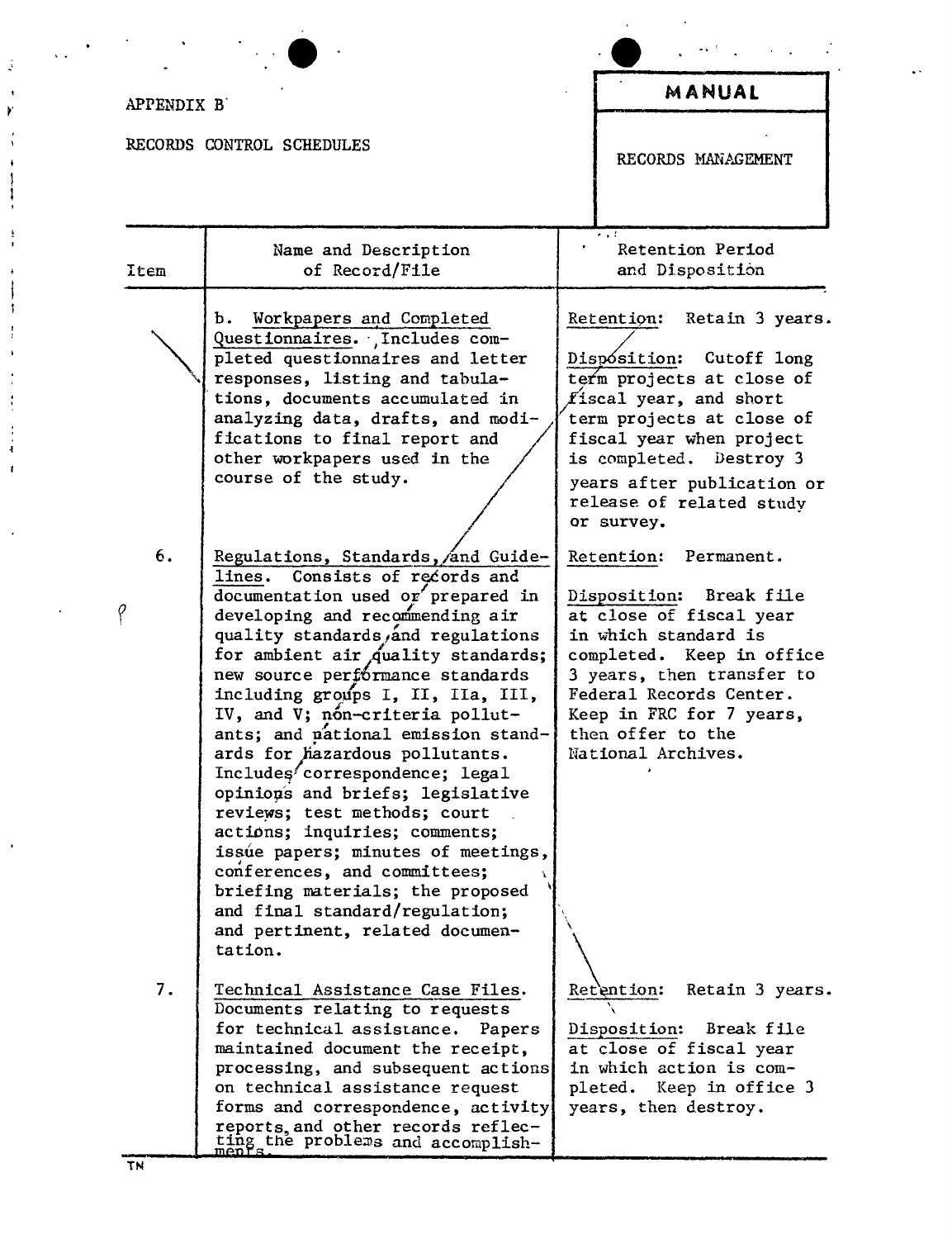|      | MANUAL                                                                                                               |                                                                                                                                                                                                                                                                                                                                                                                                                                                                                                     |                                                                                                                                                                                                                                                                                                                                                                                                                            |
|------|----------------------------------------------------------------------------------------------------------------------|-----------------------------------------------------------------------------------------------------------------------------------------------------------------------------------------------------------------------------------------------------------------------------------------------------------------------------------------------------------------------------------------------------------------------------------------------------------------------------------------------------|----------------------------------------------------------------------------------------------------------------------------------------------------------------------------------------------------------------------------------------------------------------------------------------------------------------------------------------------------------------------------------------------------------------------------|
|      | RECORDS MANAGEMENT                                                                                                   |                                                                                                                                                                                                                                                                                                                                                                                                                                                                                                     | APPENDIX B<br>RECORDS CONTROL SCHEDULES<br>$\sim$ , $\sim$                                                                                                                                                                                                                                                                                                                                                                 |
| Item |                                                                                                                      | Name and Description<br>of Record/File                                                                                                                                                                                                                                                                                                                                                                                                                                                              | Retention Period<br>and Disposition                                                                                                                                                                                                                                                                                                                                                                                        |
| 8.   | Training Course Materials.<br>training.<br>$a_{\bullet}$<br>Includes the course script,<br>plans, and course agenda. | These<br>files consist of documents accum-<br>ulated in planning, preparing,<br>writing, arranging, conducting and<br>following up on Air Pollution<br>Training Institute technical<br>Training Course Plans.<br>course outline, course descrip-<br>tion, course content, lesson                                                                                                                                                                                                                    | Retention: Retain 8 years.<br>Disposition: Break file<br>at close of fiscal year in<br>which course is last offer-<br>ed. Keep in office 2<br>years, then transfer to<br>Federal Records Center.<br>Keep in FRC for 6 years,<br>then destroy.                                                                                                                                                                              |
| 9.   | ъ.<br>and letters to speakers and<br>discussion leaders.<br>received APTI training.                                  | Training Course Notebooks.<br>Includes nominations for train-<br>ing, tuition waiver requests,<br>applications for enrollment,<br>letters of acceptance, list of<br>class enrollees, student eval-<br>uation of course, final tests,<br>Trainee Registration Record File.<br>Card file arranged by course<br>number, date, and student which<br>serves as a record of those who<br>Record<br>is maintained on Trainee Regis-<br>tration card (NAPCA 94) at the<br>Air Pollution Training Institute. | Retention: Retain 8 years<br>Disposition:<br>Break file<br>at close of fiscal year.<br>Keep in office 2 years,<br>then transfer to Federal<br>Records Center. Keep in<br>FRC for 6 years, then<br>destroy.<br>Retain 10 years.<br>Retention:<br>Disposition: Break file<br>at close of fiscal year.<br>Keep in office 4 years,<br>then transfer to Federal<br>Records Center. Keep in<br>FRC for 6 years, then<br>destroy. |

î

ŧ

 $\,$   $\,$